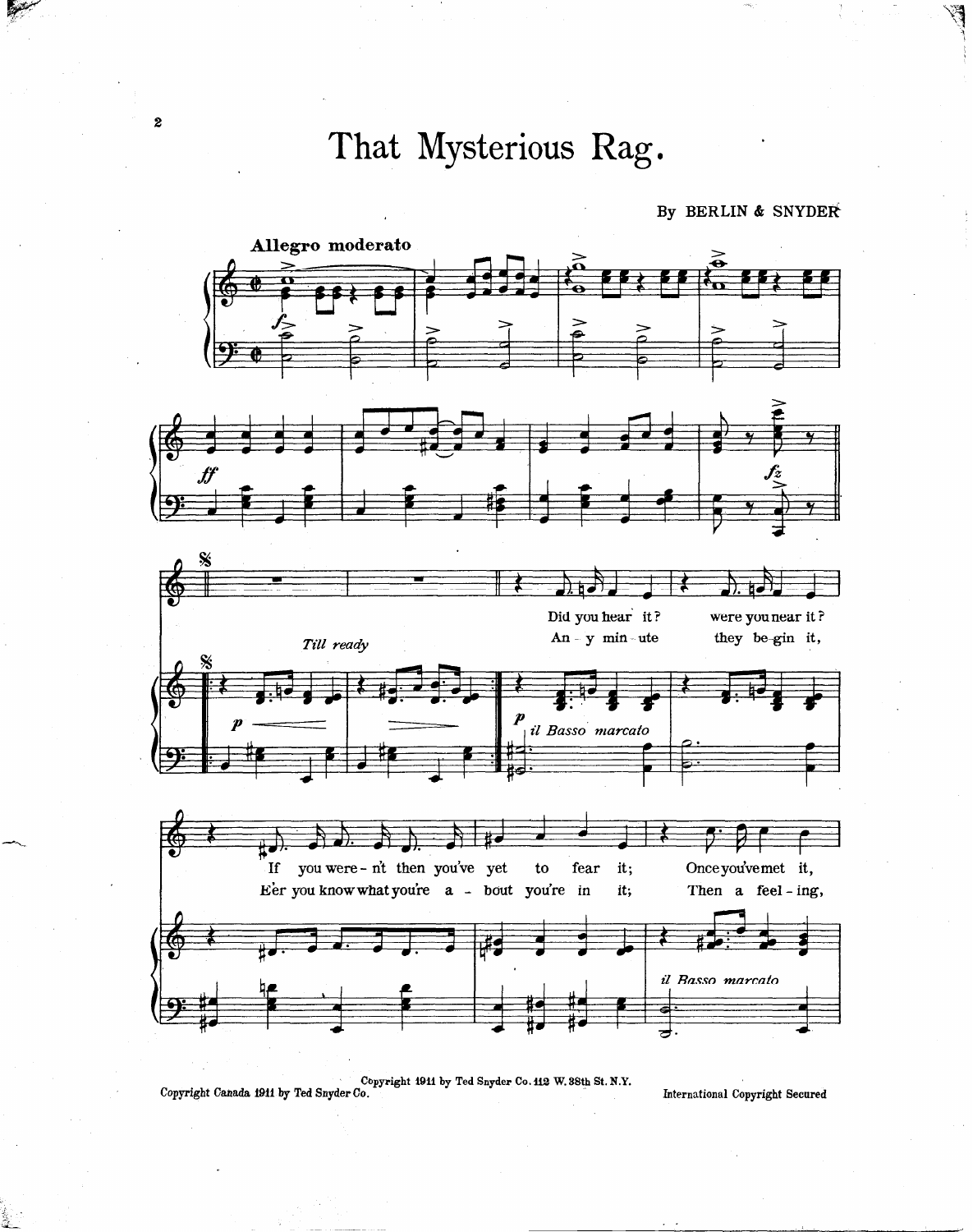

That Mysterious Rag 4

t

.

.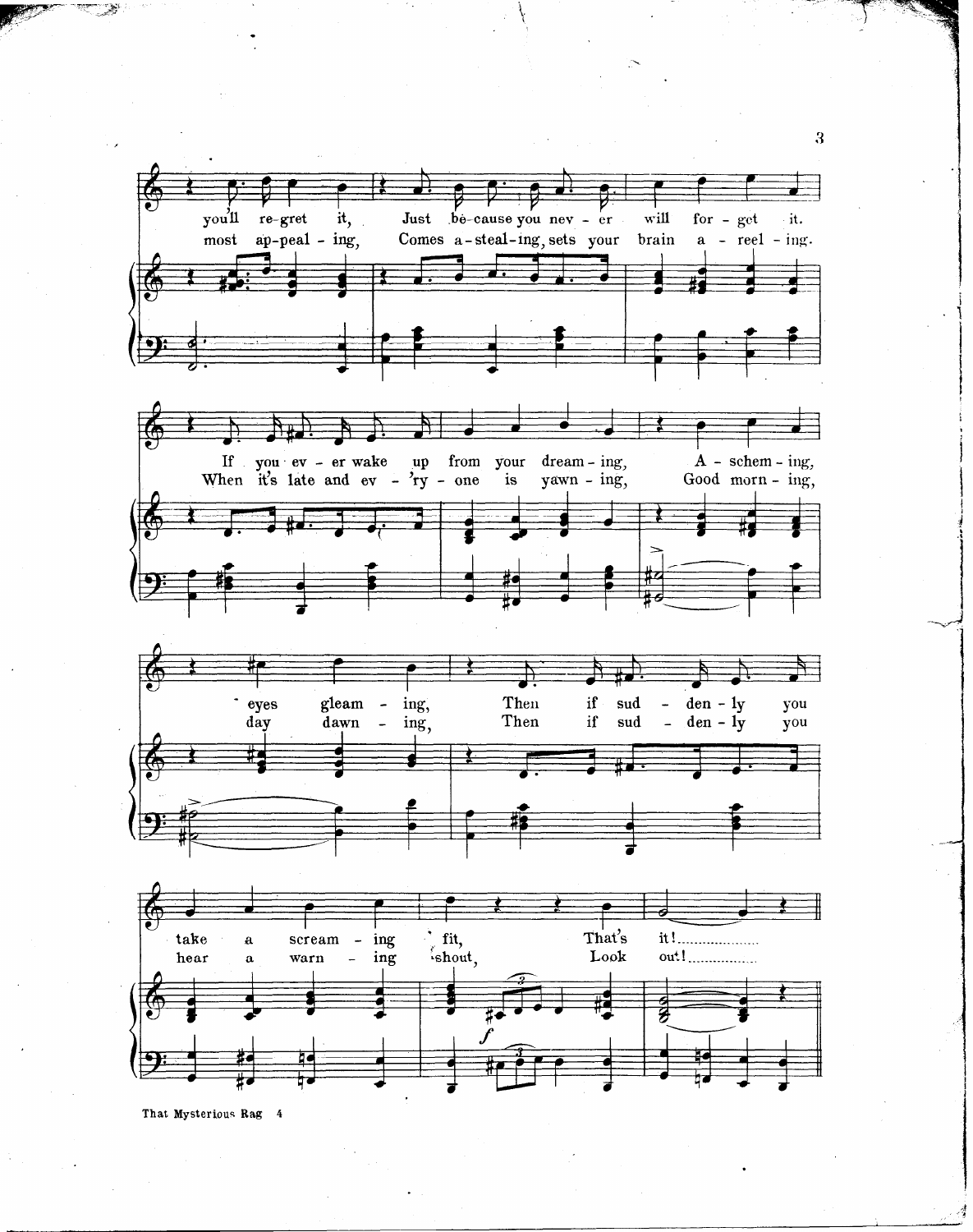

That Mysterious Rag 4

 $\overline{4}$